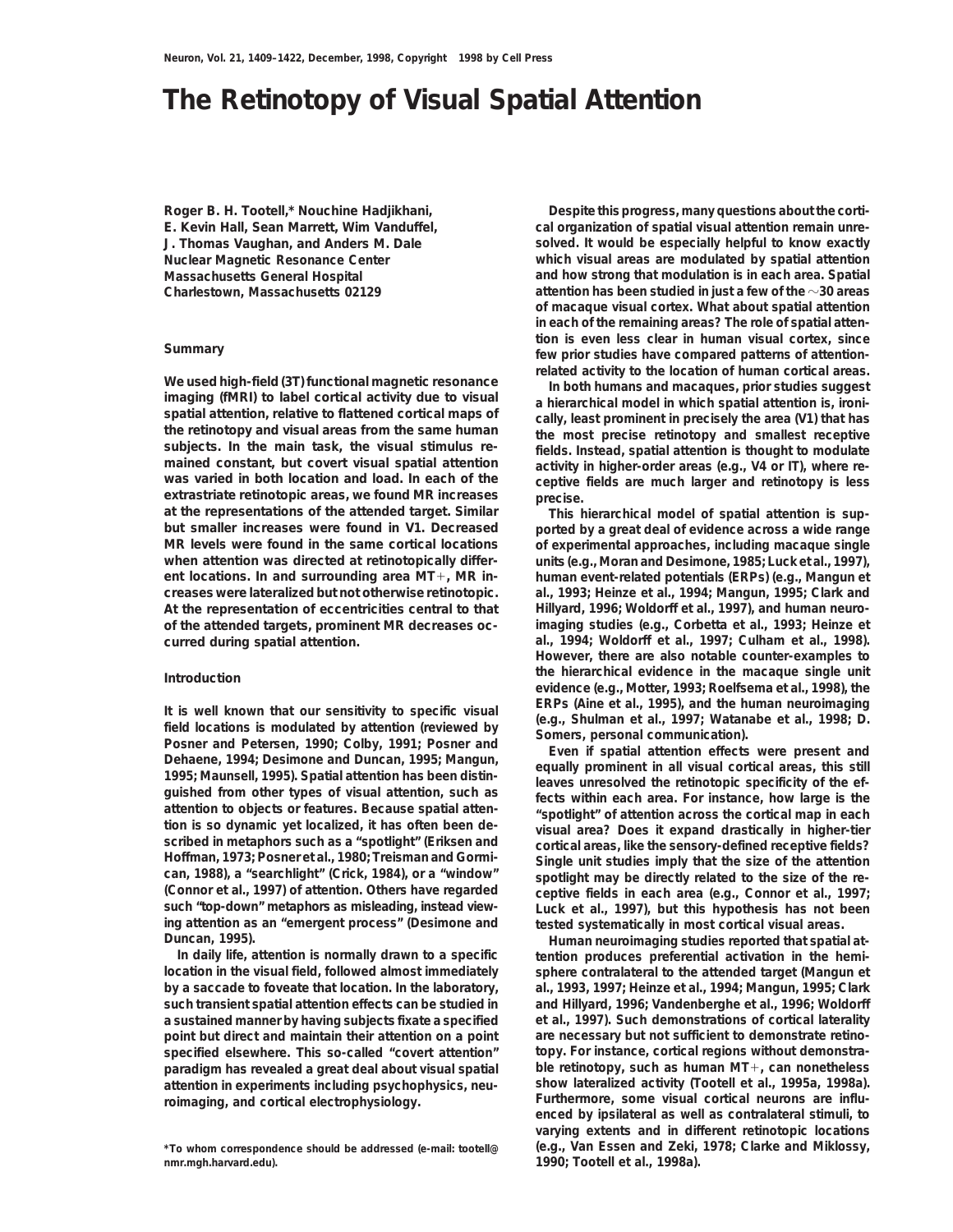

**Figure 1. Diagram of the Stimulus and Timing in the Main Spatial Attention Experiment**

**(A) A picture of the stimulus at one point in time. A small central fixation point was always present, flanked by bars that were presented in a rapid repetitive sequence, in four locations (see below). The bars have been numbered here (see arrows) but were not in the actual stimulus.**

**(B) An example of the timing of the bar presentation in one quadrant, at a scale of milliseconds. For illustrative purposes, this time segment is sampled from the fourth quadrant during one of the "attend" trials ("A-4"; see below), but the timing and nature of the bar presentations were equivalent at all other times, in all quadrants.**

**(C) The overall timing of this experiment, on a time scale of seconds. Subjects either viewed the stimulus passively ("PV") or attended to** one of the flashing bar targets ("A-1," "A-3', **etc.) in alternating blocks of trials.**

**solved by using neuroimaging techniques in humans. at a horizontal orientation. Performance data (percent Our approach here was to map spatial visual attention correct) was reported to the subject after each scan. in direct comparison to the cortical retinotopy. To max- Importantly, the stimulus was identical during all these imize relevance to the previous literature, we adopted conditions. Full details of the attention task, and the a covert attention paradigm, using stimuli modeled after retinotopic controls, are given in the Experimental Prothose used in previous ERP studies. To make the most cedures. revealing maps possible, we also used cortical flattening, improved retinotopic techniques, high-field (3T) imaging, and greatly expanded signal averaging. <br>Retinotopic Controls** 

**The main attention task is shown in Figure 1. It was the first of these control experiments, we presented the designed to independently test the effects of (1) spatially flashing bar targets during passive viewing conditions selective attention, to each of four different locations, and compared the resultant activity to the activity proand (2) spatial attention, compared to passive viewing. duced while viewing the same stimulus without the bar During different 16 s epochs, the subject viewed a stimu- targets (see Retinotopic Control Stimulus I in Experilus in which four bars (one in each quadrant) were re- mental Procedures). An example from one subject is peatedly presented in a rapid "stream". Throughout the shown in Figures 2 and 3A. The peripheral flashing bars scan, the subject was required to maintain fixation on produced a pattern of activation, which was generally the central point and to either attend to the bars in a consistent with the geometry of the stimulus, relative to cued quadrant ("A-1," "A-2," "A-3," or "A-4," depending prior descriptions of the visual retinotopy. To test this on the location of the cued quadrant), or to passively relationship more precisely, we compared the activity view the same display ("PV" condition). During any of maps produced by the bar targets (Figure 3A) to the the four "attend" conditions, the subject was required overall maps of retinotopic eccentricity (Figure 3B) and**

**Presumably, many of these questions could be re- to indicate (via button press) when the bar appeared**

**Our analysis of the spatially selective attention results Results depended on localizing the retinotopic projection of the bar targets, from a purely sensory perspective. In**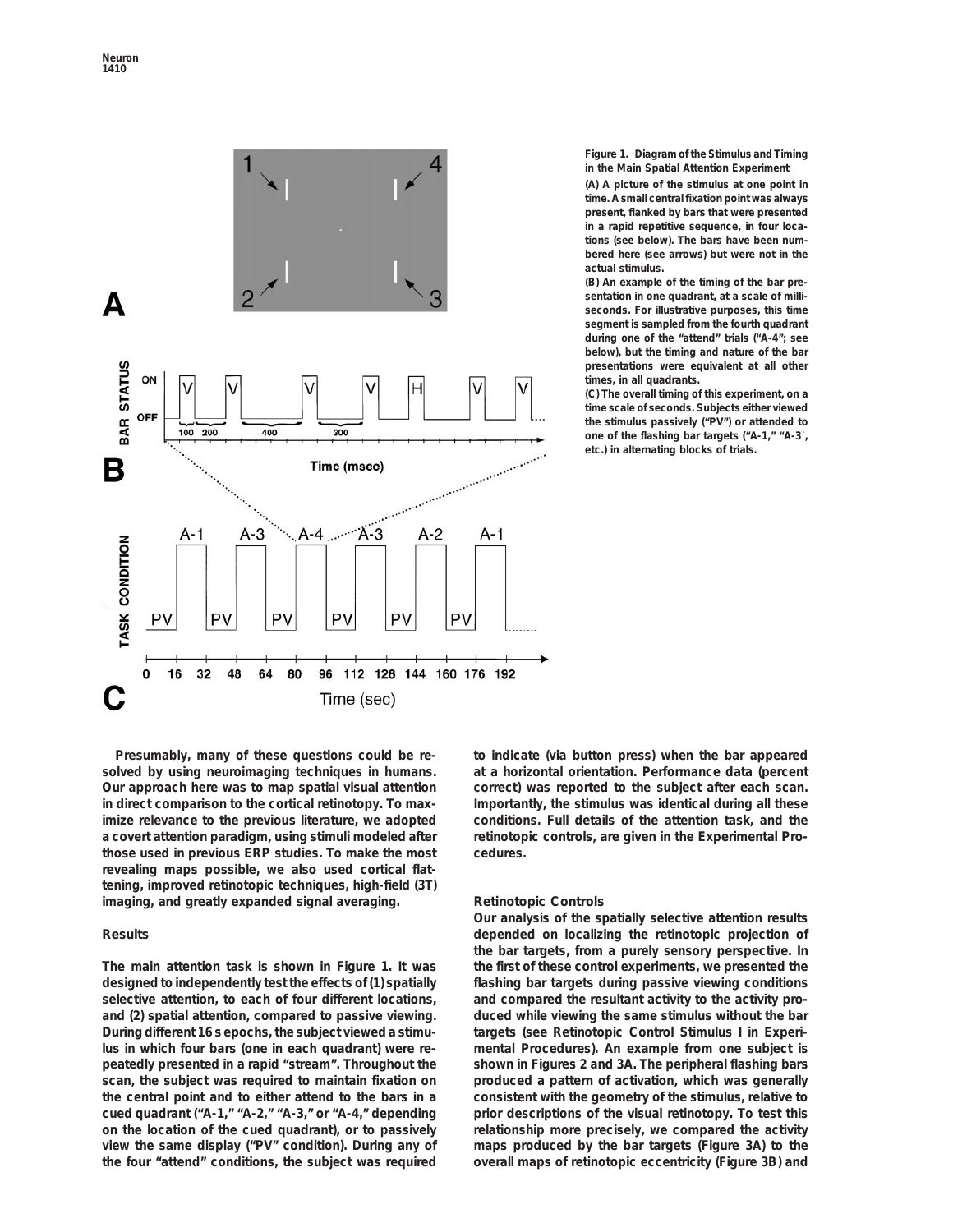



**This shows the results of a control experiment without attentional modulation, revealing the sensory projection of the bar targets relative to a uniform gray field (retinotopic control stimulus I). These fMRI maps are shown in a single right hemisphere, in both the normal folded state (A and B) and in the inflated state (C and D). The hemisphere is viewed from a medial–posterior viewpoint in (A) and (C) and from a lateral–posterior view in (B) and (D). In (C) and (D), sulci and gyri in the original folded brain are rendered in light and dark gray, respectively. MR signals that were significantly higher due to the flashing bars are coded in red-through-yellow pseudocolor. MR signals that were higher during the converse condition are coded in blue-through-cyan pseudocolor. In all retinotopic areas, the (yellow/red) activation produced by the bars** was consistent with their retinotopic location at  $\sim$ 10.5 $\degree$ -11 $\degree$  eccentricity (see also Figure 3A). The (blue/cyan) "deactivation" was centered on **the foveal representation (white asterisk). The borders of the major visual areas are labeled in (C) and (D).**

**the representations of the vertical and horizontal meridi- and smaller in V3/VP, V2, and V1. ans, and thickest at the representation of intermediate The convergent information in Figures 3A–3C revealed (**z**45**8 **oblique) polar angles—consistent with the loca- the exact retinotopic projection of each of the bar targets tion of the bar targets in the visual field. This variation used in our spatial attention experiment. Figure 3D in thickness should be most obvious in those areas with shows this projection. Because activity in human MT**1 **is the most precise retinotopic map, especially V1 and, to lateralized (Tootell et al., 1995a, 1997) but not obviously a lesser extent, V2 (Tootell et al., 1997). This predicted subdivided into upper versus lower visual field represenactivity pattern was seen in most cases (e.g., in V1 and tations (Sereno et al., 1995; Tootell et al., 1995a, 1997; V2 of Figure 3A). DeYoe et al., 1996), targets in both contralateral quad-**

In a prior study, we showed that a thin isoeccentric rants were predicted to project to MT<sup>+</sup>.

**polar angle (Figure 3C) in the same subject. As pre- circle produced a much wider spread of activation in dicted, the activity map produced by the bar targets higher-order retinotopic areas such as V3A compared formed a chain-like pattern within the retinotopic areas. to that in lower-tier areas such as V1 (Figure 11 of Tootell The long axis of this "chain" was centered on the isoec- et al., 1997). Such differences in the "cortical point im**centricity band at ~10.5°-11° (within green pseudocolor, age" support the generality (from macaque) that re-**Figure 3B), the eccentricity at which the bar targets were ceptive fields in human V3A are larger than those in V1.** centered in the visual field (Figure 1A). Here, the discrete bar targets produced a similar effect. **The polar angle retinotopy also makes a specific pre- The "chain" of isoeccentric activation produced by the diction about the projection of the bar targets. Instead bar targets was relatively thin in areas V1, V2, and even of being uniformly thick and continuous as in the maps V3/VP. However, it expanded greatly in areas V3A and of isoeccentricity (Figure 3B), the thickness of this isoec- V7 and to a lesser extent in V4v (see Figure 3A). This centricity "chain" should wax and wane as it crosses and similar data suggest that receptive field size is quite the adjacent retinotopic areas. It should be thinnest at large in human areas V7 and V3A, medium sized in V4v,**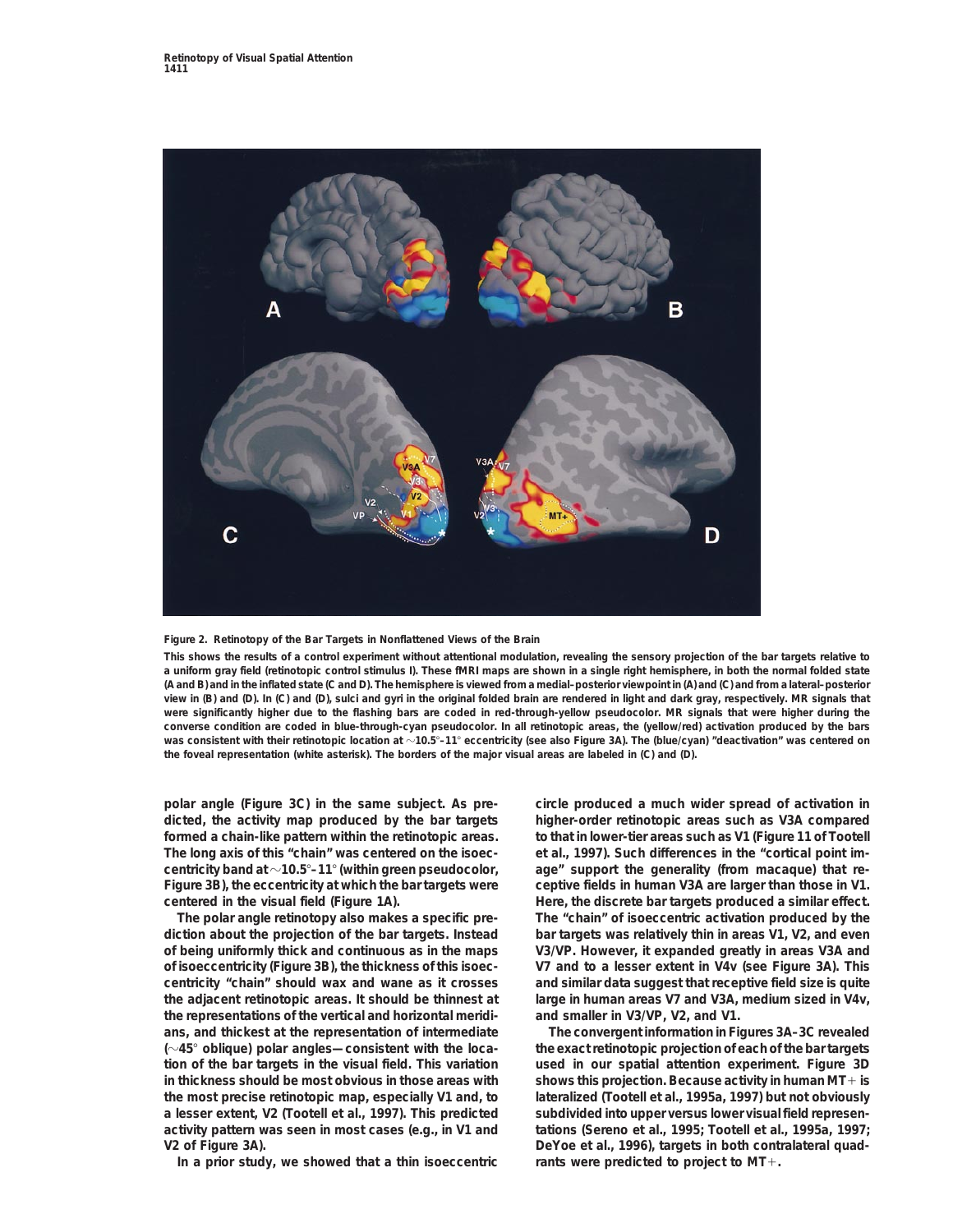

### **Figure 3. Retinotopic Localization of the Four-Bar Targets**

**Each panel shows flattened maps of the left and right hemispheres from a single subject, on the left and right side of the panel, respectively. (A) shows the same activity map as in Figure 2, plus data from the opposite (left) hemisphere. The phase-encoded maps of retinotopic eccentricity and polar angle (retinotopic control stimuli II) are shown in (B) and (C), respectively. In (D), the location of each of the bar targets in the visual field has been translated to their multiple representations in cortex. This retinotopic translation was based on the maps of phaseencoded retinotopy (B and C), retinotopic field sign (data not shown), and the map of activation due to the bars themselves (A). The bar targets are numbered according to the scheme in Figure 1A, redrawn in the central logo in (D). Gyri and sulci in the original (folded) brain are indicated as light and dark gray in the flattened cortical surface. The confluent foveal representation is indicated by a row of white asterisks** across V1, V2, V3, etc. The borders of visual areas are shown by white lines (solid = horizontal meridian; dotted = upper visual meridian; **dashed** 5 **lower vertical meridian; see logos in [B] and [C]). In (C) and (D), gray lines have also been drawn around each contiguous representation of the upper or lower visual fields, although this procedure artificially bisects V3A and V8. In (D), the numbers of the bar targets have also been placed at the projection of the bar targets. In other panels and in subsequent figures, the area names have instead been positioned at** this same projection of the bar targets. The calibration bar indicates 1 cm, without correction for flattening distortion (average ~10%).

We also found a relative decrease in MR activity (blue other conditions (i.e., attention to the targets in each of **it occurred in the retinotopic representations of eccen- tion to the different quadrants. tricities closer to the fovea than the targets. This and In general, the correspondence was quite good. Attensimilar foveal MR inhibitory effects are discussed in tion to a specific location in the visual field produced**

**visual field location produces higher MR activity in the produced by the targets themselves. Also, the attention retinotopically corresponding location of cortex, in at activity expanded dramatically in the higher-tier areas, least some visual areas. Here, we tested that hypothesis, such as V3A and V7, just as the sensory-based retinoanalyzing results from our main attention experiment topy did (cf. Figure 4C and Figure 3A). This suggests (Figure 1). Figure 4 is an overview of the activity pro- that the receptive field mechanisms underlying attenduced by attention to each of the four cued targets. tion-based maps are closely related to those in the sen-Each comparison shows the significant differences in sory maps. MR level during (1) attention to the target, indicated in However, the correspondence between the predicted**

**through cyan) during the epochs containing the bar tar- the remaining three quadrants, plus the passive viewing gets (see Figure 3A) in V1, V2, V3/VP, etc. However, conditions). The subtraction condition here was deliberthis relative decrease did not occur in the retinotopic ately open minded; in subsequent analyses, we comrepresentations of the bar targets themselves. Instead, pare the more specific activity produced only by atten-**

**more detail below. higher activity in the sensory representation of those same locations (see Figure 4). For instance, the retino-Spatially Selective Attention topic eccentricity of the attention-related activity was Our main hypothesis was that attention to a specific well centered on the "chain" of retinotopic eccentricity**

**the corresponding logo, minus (2) the average of all and obtained attention retinotopy was not perfect. For**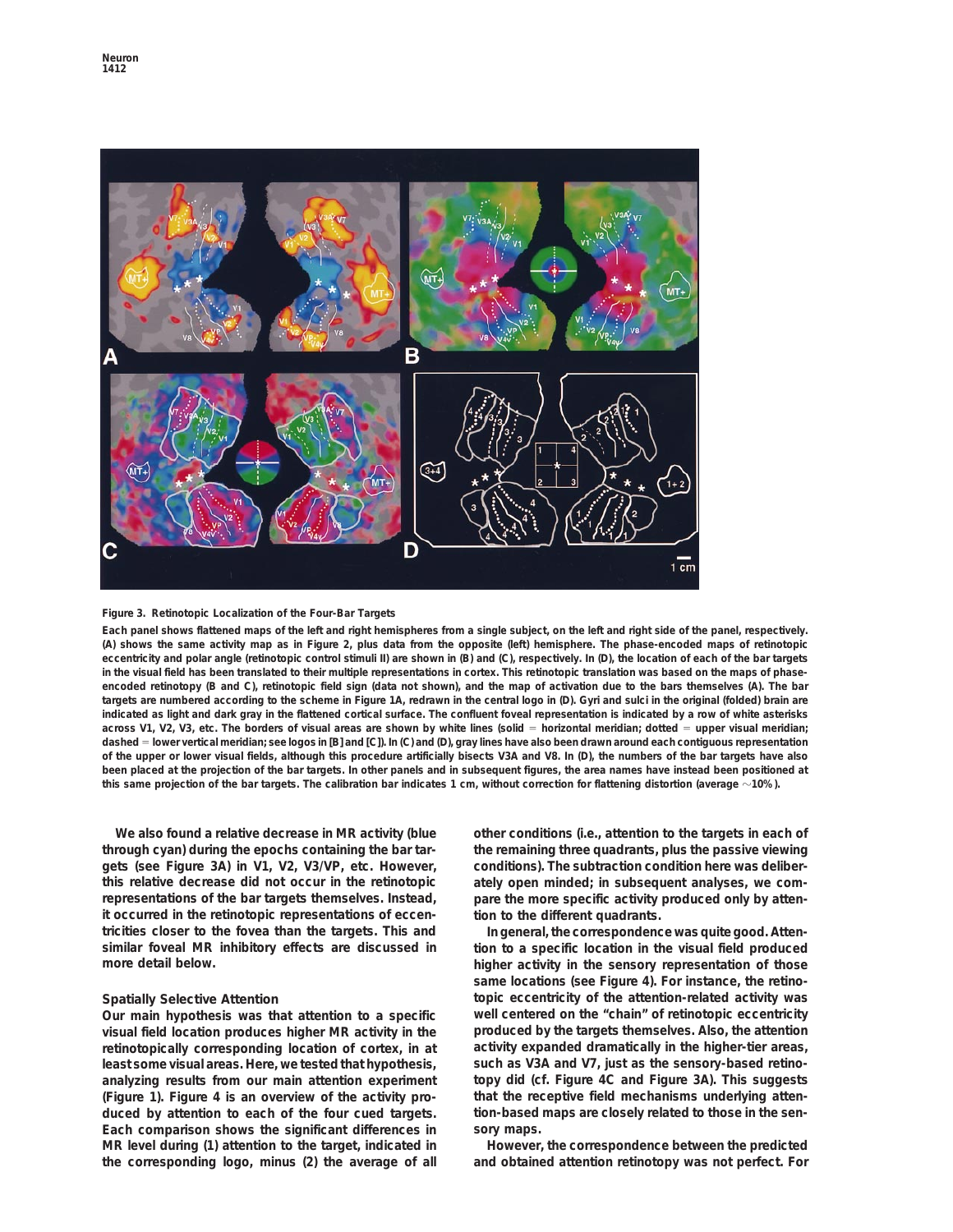

**Figure 4. Overall View of the Retinotopy of Visual Spatial Attention**

**Each panel on the left (A–D) shows variations in MR activity produced by attention to a target in one quadrant, relative to all other conditions. All data are taken from the brain shown in Figure 3. The attended quadrant is indicated in the rectangular logo in the center of the right panels (attention directed to target in the upper left visual field [E]; lower left [F]; upper right [G]; lower right [H]). Based on the retinotopic analysis illustrated in Figure 3, the remaining parts of the diagrams on the right (E–H) show the topography of the sensory activity produced by each bar target (in red), relative to the diagram of the upper and lower visual fields in the polar angle map of the same subject (enclosed in white lines). Obtained MR activity that was significantly higher during attention to targets in the indicated quadrant is shown in red-through-yellow pseudocolor (see activity scale, bottom right) in the corresponding panels on the left. MR activity that was lower during attention to the indicated quadrant is rendered in bluethrough-cyan pseudocolor.**

**related activity vanished toward the calcarine fissure, shown in Figure 5, such tests confirmed that subjects** where V1 is normally located (see Figure 4 and below). maintained stable fixation on the central point while di-**On the other hand, the lateralized activity predicted (and recting their attention to the peripheral targets, as in found) in MT**1 **also extended well beyond that area, into many prior covert attention studies. the undefined cortical regions surrounding it. Finally, Figure 6 shows the activity produced in our main atthere were additional small patches of higher MR in- tention paradigm in superior visual cortex. To reveal creases, which were not predicted by the retinotopy of additional information, the format in Figure 6 differs from the attended targets. In all panels of Figure 4, such that in Figure 4 in several ways: (1) it is magnified, (2) "extra" patches were consistently located in retinotopic the borders of visual areas are shown for comparison extrastriate cortex at a representation near 0.5**8 **eccen- (rather than the contiguous representations of upper or tricity, exactly opposite to the representation of the at- lower visual fields), and (3) we used a more selective tended quadrant (i.e., in the hemisphere ipsilateral to measure of spatial attention (attention to the cued quadthe attended target and in the "wrong" superior–inferior rant, compared to activity in the nonattended quadrants, quadrant). We do not yet understand these "extra" disregarding activity in the "PV" epochs).**

**maintained adequate fixation during this covert atten- corresponding sensory representations of the upper and** tion task. First, the retinotopic fMRI patterns themselves lower visual fields. Figure 6 shows further that this oc**would have revealed any significant deviation from sta- curred even within a single area—in this case, V3A. ble fixation. For instance, if the subjects had instead The attention-related retinotopy was approximately looked directly at the stimulus (rather than at the fixation as orderly as the retinotopy itself. For instance, if one point), the activity maps would have shown high activity mentally adds the MR increases in the attention-related in the representation of the fovea, rather than at 10.5**8**– maps of the upper plus lower visual fields, one obtains 11**8 **eccentricity. No such artifacts were seen in attention an activity map almost indistinguishable from that promaps. duced by the (sensory-based) targets themselves, ex-**

**we measured eye movements in subjects while they Figures 6C and 6E, one gets approximately the map**

**instance, at this statistical threshold, the attention- performed the attention task, in the MR scanner. As**

**patches of increased MR signal. As in Figure 4, selective attention to the upper versus Two types of evidence confirmed that the subjects lower visual field produced higher MR activity in the**

**Nevertheless, to address this issue more specifically, cept in area V1. For example, if one adds the activity in**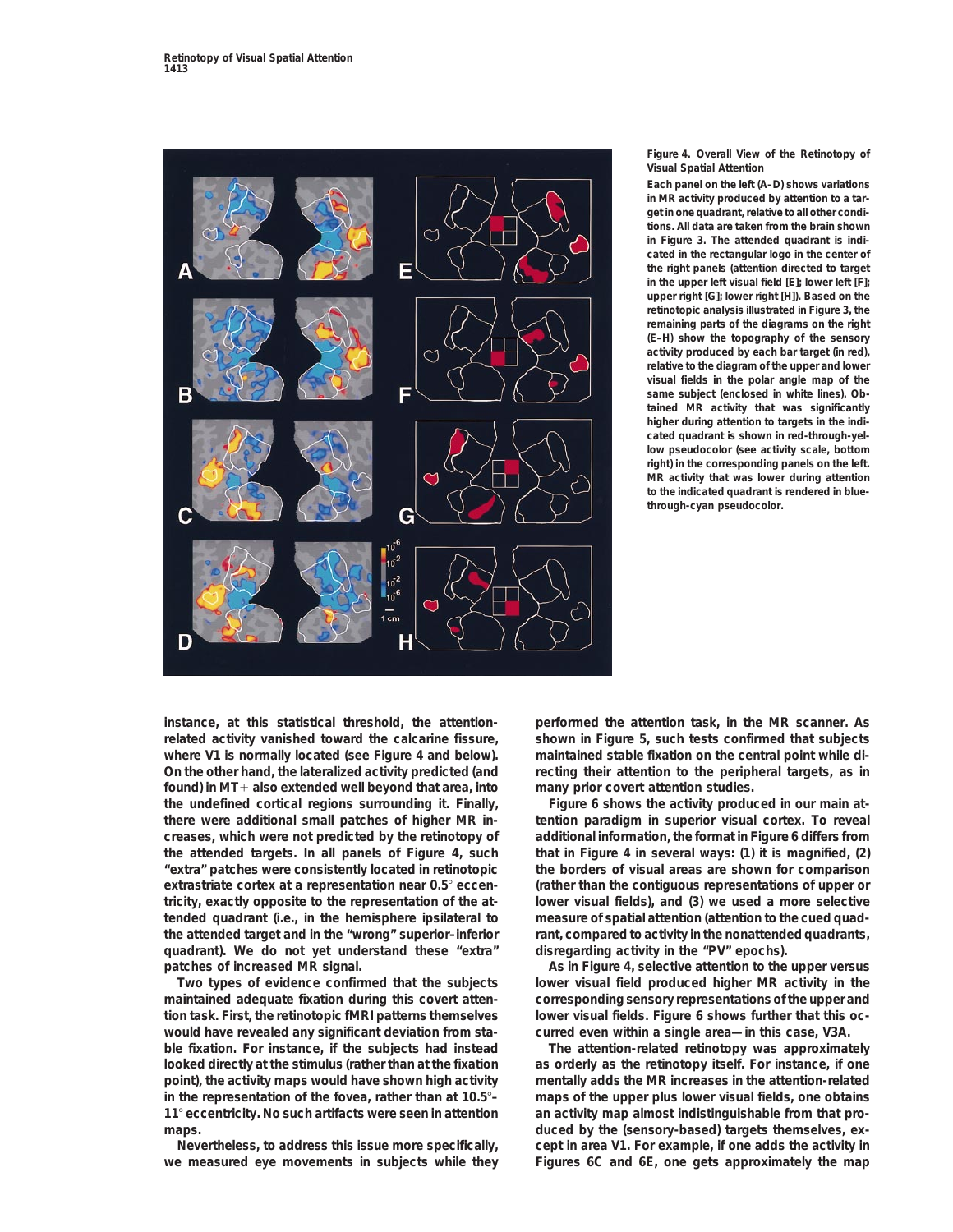

**Figure 5. Subjects Can Perform the Covert Attention without Significant Eye Movements toward the Attended Targets**

**(A) Representative eye movements recorded while the subject was in the fMRI scanner, doing the main attention task (Figure 1). The trace is shown from the left eye, for the horizontal axis; traces for the other eye and axis were similar. Epochs of passive viewing (PV) are indicated as darker gray columns, and epochs of attention to a given quadrant (A-1, A-2, etc.) are shown as lighter gray columns. The quadrant-to-be-attended is numbered as in Figure 1A.**

**(B) Similar to (A), except that it was taken from a subsequent scan in which the subject deliberately looked at the attended target, as a control to calibrate the eye movements. The eye movements in (B) are quite obvious, relative to the stable fixation shown in (A).**

**In both (A) and (B), the minor deflections are due to eye blinks. The same randomization sequence was used here for both traces but not in the main experiments.**

**extrastriate activity in Figure 6D plus Figure 6F is nearly meridian in V3A (black line) quite well, as revealed by equivalent to that in Figure 6H. This attention-related the maps of polar angle (Figures 6A and 6B). In some activity was specific for both the eccentricity and the subjects, the attention-related activity spread into prepolar angle dimensions of the sensory retinotopy. The sumptively lower-tier areas such as V3 and V2 (e.g.,**

**shown in Figure 6G, in extrastriate cortex. Similarly, the attention-related maps also respected the horizontal**



**Figure 6. Selective Attention Retinotopy in Superior Occipital Cortex**

**(A), (C), (E), and (G) show a common region in the right hemisphere in one subject. (B), (D), (F), and (H) show a similar region from a second subject. The white lines are visual area boundaries corresponding to horizontal or vertical meridia, as in Figure 3. The solid black line is the representation of the horizontal meridian within area V3A. (A) and (B) show the polar angle retinotopy for each subject (see logo to the right of [B]). (C) and (D) show the activity produced during attention to a target in the upper left quadrant (see logo to the right of [D]), compared to the MR activity during attention to the three nonattended quadrants. (E) and (F) show the corresponding activity during attention to a target in the lower left quadrant. The pseudocolor activation scale for (C) through (F) is equal to that shown in Figure 4. (G) and (H) show the (sensory) retinotopic effects of the bar targets themselves, as in Figure 3A. In (C) through (F), the attention-driven MR increases (redthrough-yellow) show a clear retinotopy. Attention to a target in the lower left quadrant produced higher activity in several lower field representations: the appropriate half of V3A in both subjects and V3 and V2 in one subject. Attention to the upper left quadrant produced higher activity in the upper field representation of V3A and in the adjoining upper field representation that comprises area V7. The retinotopic location of the attention-related effects (C–F) was quite consistent with the sensory retinotopy of the bar targets (G and H), except that little attention-related effect was found in lower-tier visual areas such as V1.**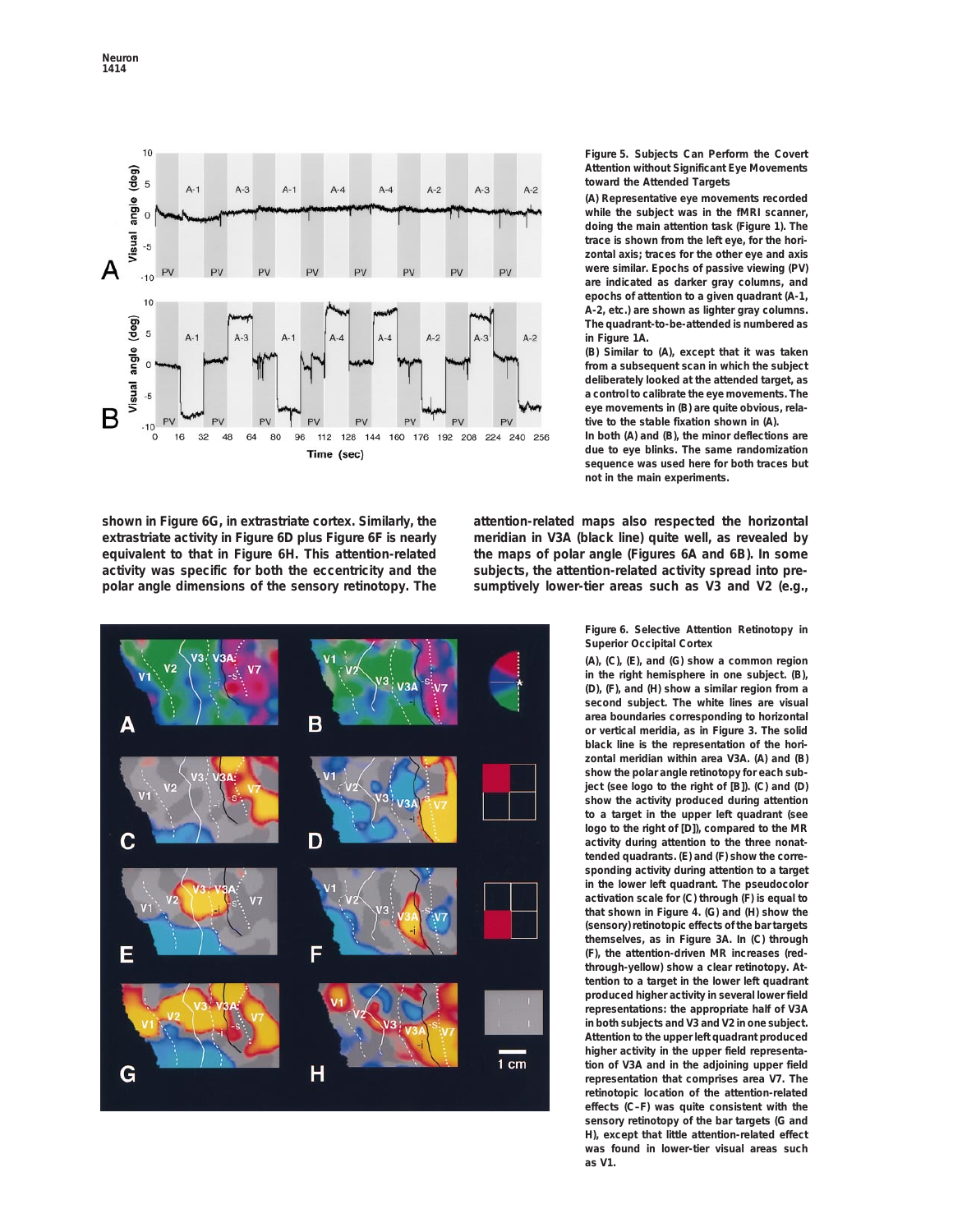

**Figure 7. Test–Retest Reliability of the Spatial Attention Retinotopy**

**(A) through (C) show a single region of superior occipital cortex in the left hemisphere. (A) shows the map of retinotopic polar angle, and (B) and (C) show the activity produced by attention to a target in the upper right quadrant. The pseudocolor scale to the right is applicable to** (B) and (C). The attention data was acquired during two different scan sessions,  $\sim$ 2 months apart (see dates above each panel). The polar angle map was acquired in a third session,  $\sim$  6–8 months previously.

**topy (Figures 6G and 6H), the attention-related activity sentations of the upper visual field, at the predicted did not spread into V1 (Figures 6C–6F) at these statistical eccentricity (Figure 8B). Again, this activity was most thresholds. robust in presumptively higher-tier retinotopic areas**

**visual area ("DP"), located immediately anterior to V3A, and nearly insignificant in V1. Conversely, attention to** which includes a crude retinotopic representation of the a target in the lower visual field produced higher MR **upper visual field (Andersen et al., 1985a, 1985b; May activity in the small contralateral representation of the and Andersen, 1986; Felleman and Van Essen, 1991). lower visual field, located in area V8 (Figure 8C). Other groups do not report this upper field area in macaque visual cortex (Gattass et al., 1988; Boussaoud et al., 1991).**

**In our more sensitive retinotopic maps from humans, we do see a crude representation of (at least) the upper visual field, located immediately anterior to, and apparently mirror-symmetric with, the upper field representation in V3A (Figures 6A, 6B, and 7A). This retinotopic representation has not been described previously in human visual cortex. Since the most similar macaque area ("DP") has not been defined consensually, and since DP was given the lowest possible confidence rating even by Felleman and Van Essen (1991), we have given the human area a different name ("V7") rather than presume homology to macaque DP.**

**Our most crucial comparisons (e.g., Figure 1) were always acquired within the same scan session. However, these experiments required comparisons between many hours of scanning data—enough data so that it could not be acquired within a single scan session. Nevertheless, Figure 7 shows that even comparisons of data across different scan sessions are not a cause for concern. Maps of selective attention in V3A and V7 (calculated as in Figure 6) were nearly identical, even when they were acquired in entirely independent experiments, done months apart. Furthermore, both of those attention** maps were nicely aligned with the map of polar angle<br>
retinotopy, which was also generated months pre-<br>
viously.<br>
The results of corresponding tests in inferior occipital<br>
cortex (Figure 8) were conceptually equivalent to

**Figure 6E). However, unlike the sensory-based retino- produced higher MR activity in the contralateral repre-In the macaque, some groups have drawn a tentative (e.g., VP, V4v, and V8), but it was less prominent in V2**



**shown above in superior occipital cortex (Figures 6 and visual field, and (C) shows attention to the lower visual field. The 7). Again, attention to a target in the upper visual field pseudocolor activity scale is equivalent to that in Figures 4 and 7.**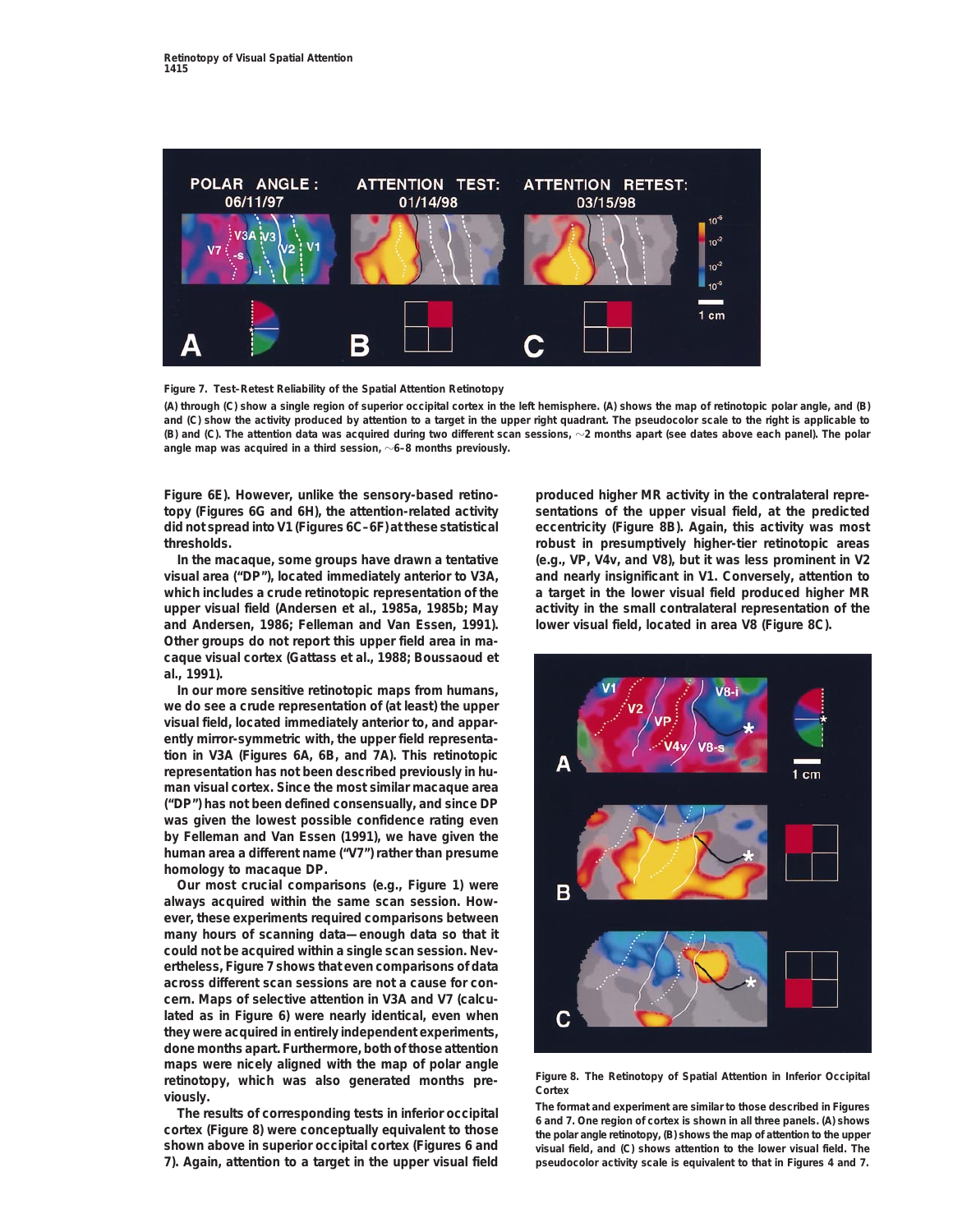

during spatially selective attention in the retinotopically predicted  $5.23$ ,  $p < 0.001$ ; V4v:  $t(10) = 6.99$ ,  $p < 0.001$ ; and V8: **region (the "attend-to" condition) within each visual area indicated**  $t(10) = 7.42$ ,  $p < 0.001$ .<br>
on the x axis. The gray bars represent the MR responses in the same on the x axis. The gray bars represent the MR responses in the same<br>
cortical regions when attention is directed toward the diametrically<br>
opposite quadrant (the "attention to targets in both inferior and superior<br>
represe represent one standard error. Data from V3 and VP are combined **because in humans these are increasingly regarded as two parts of topographic variation that were dependent on target a single cortical area. Data from areas V3A and V7 were combined position within the contralateral visual field, these varia-**

**cally predicted regions of interest (ROIs) within each rounding MT**1**. area (the "attend-to" condition) and in (2) equivalent To test the reliability of these results across subjects, ROIs during attention to the opposite ("attend-away") we performed a two-way ANOVA, with the first factor quadrant, as a control. Responses were calculated inde- being stimulus location (each of the four quadrants) and pendently in each visual area. However, signals were the second factor being visual area (right and left hemicombined from all four attend-to (and attend-away) sphere MT**1**) as within-group factors (see Figure 11).**

As in the individual activity maps, spatial attention to a  $21.3$ ,  $p < 0.001$ . **given location in the visual field produced MR increases in the retinotopic projection of that location. Consistent with the individual activity maps and most previous stud- Attention versus Passive Viewing ies, V1 showed the least signal change (mean** 5 **0.13%), Instead of concentrating on the retinotopy of spatial and presumptively higher-tier areas (e.g., V8, V4v, V7, attention, one might ask about the relative activity levels and V3A) showed larger changes (means** 5 **0.38%– during spatial attention per se (that is, irrespective of 0.48%). To test the statistical significance of these ef- target location), compared to passive viewing of the fects, we performed a one-way ANOVA, with visual area same stimuli. This was the experimental approach in as a within-subject factor. A significant mean signal in- earlier neuroimaging studies of visual spatial attention crease was observed across areas in the attend-to con- (e.g., Corbetta et al., 1993, 1995; Nobre et al., 1997;** dition relative to passive viewing  $[F(1,5) = 29.418, p <$  Culham et al., 1998). Our main attention experiment (Fig-**0.005]. The analysis also showed a significant effect of ure 1) was designed to address this question as well visual area [F(5,25)** 5 **4.565, p** , **0.005]. Further analysis (see Figure 12A). Surprisingly, most of the significant confirmed a greater attention effect in higher-tier areas activity in this comparison was relatively lower during relative to V1. More precisely, a pairwise comparison spatial attention, compared to that occurring during pasof activation in the attend-to condition between visual sive viewing conditions. Though initially counterintuitive, areas (paired t test assuming unequal variance) showed this result is in fact perfectly compatible with the attena significant difference between area V1 and areas V3/ tion-related MR increases described above. VP** ( $p$  < 0.05), V3A/V7 ( $p$  < 0.05), V4v ( $p$  < 0.001), and It is easiest to understand these results when they **V8 (p** , **0.001). No other pairwise comparisons yielded are considered separately in two cortical subdivisions:** significance beyond  $p < 0.1$ . (1) regions that showed prominent MR increases in the

**The extensive signal averaging in Figure 9 also revealed additional aspects of the data that were not so obvious in the individual activity maps. Not only did the MR signals increase during the attend-to conditions (relative to passive viewing), but they also decreased during the attend-away conditions. Unlike the MR increases, the decreases were relatively constant in amplitude across visual areas. These results were confirmed by a one-way ANOVA on the activations in the attend-away condition, with visual area as a within-subject factor. This analysis showed a significant mean signal decrease across areas in the attend-away condition relative to passive viewing**  $[F(1,5) = 16.511, p < 0.01]$ but no significant effect of visual area  $[F(5,25) = 0.447]$ **p** 5 **0.811]. Reflecting the opposing signal increases and decreases, the difference between attend-to and attendaway conditions was significant in every area, based** Figure 9. Averaged MR Signal Change during Spatially Selective **on a two-sample t test assuming unequal variances** [6] Attention **because the subjects; V1:** t(10) = 3.48, p < 0.005; V2: t(10) = 3.08, The black bars represent the relative level of MR signal change  $p < 0.01$ ; V3/VP:  $t(10) = 5.73$ ,  $p < 0.001$ ; V3a/V7:  $t(10) =$ 

tions were not systematic across subjects. When atten**tion was directed to the ipsilateral visual field, there were also MR signal decreases in MT**1 **in some subjects To test these impressions further, we measured the (e.g., Figures 10). This lateralization of attention-related** activity also extended well into the cortical regions sur-

**quadrants, for the purposes of signal averaging. This repeated measures ANOVA confirmed a significant** Figure 9 shows such results across subjects  $(n = 6)$ . **interaction of stimulus location by visual area** [F(3,15) =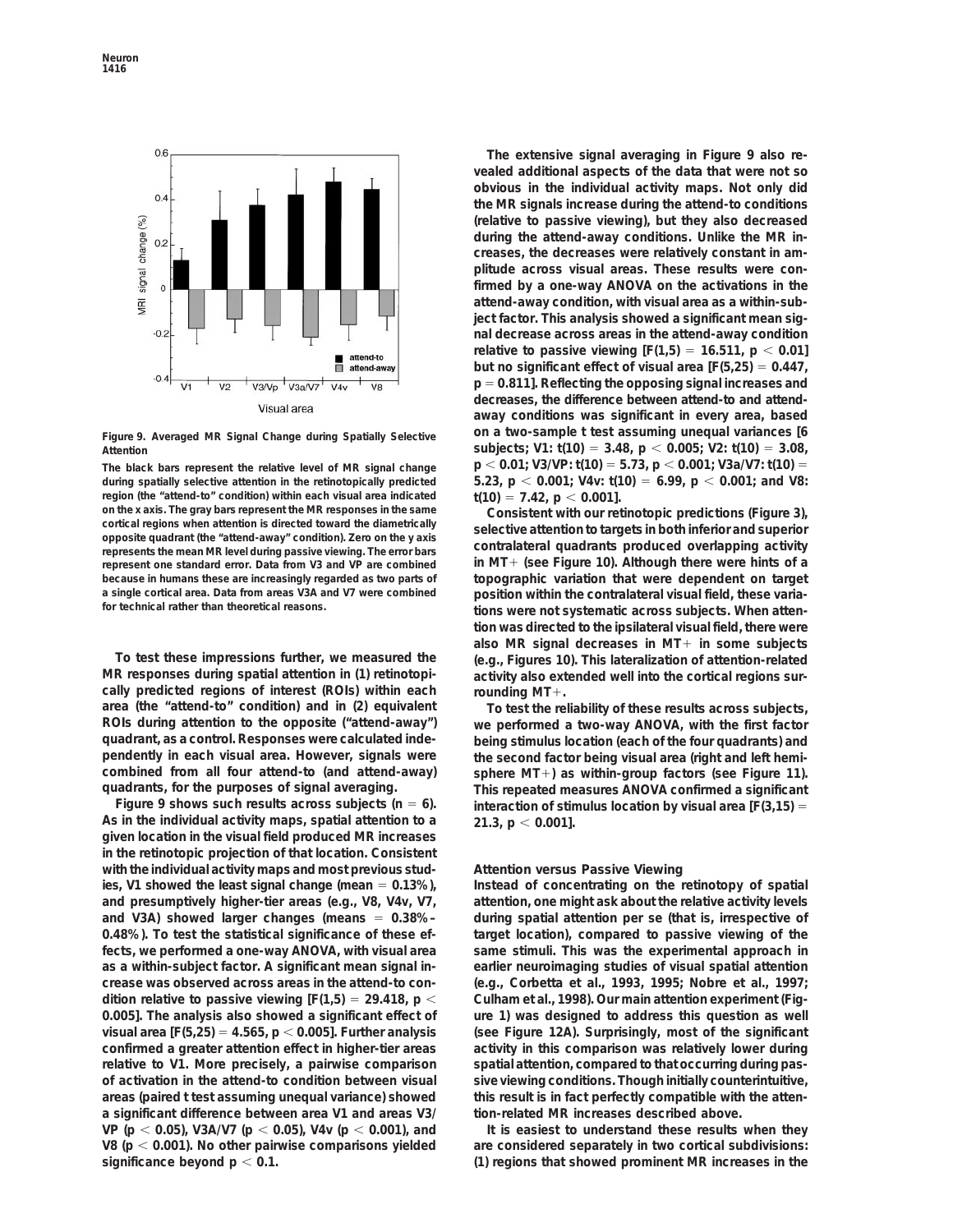

**Figure 10. Attention-Related Activity in Area** MT+ Is Lateralized but Not Otherwise Retino**topic**

**Each of the left and right columns shows a common region from the left and right hemisphere (respectively) from one subject. The cortex is relatively magnified in the panels (see calibration bar). (A) shows the activity produced during a scan comparing moving versus stationary stimuli. This revealed the loca**tion of human area MT<sup>+</sup>, as conventionally **defined (red-through-white pseudocolor in the panels and red patches in the logo of the corresponding hemispheres to the right). The location of conventional brain axes (superior– inferior, anterior–posterior) is also shown, relative to the flattened topography. (B) through (E) show the selective activity produced by attention to a target in one quadrant, relative to that in other quadrants, as in Figures 4 and 6–8.**

**gions that did not. Included in the first set would be baseline condition in addition to the main attention para-MT**1 **and the extrastriate retinotopic areas (e.g., V3A, digm. Those results are shown in Figure 12B. The salient V7, V8, V4v, etc.), centered at eccentricities near 10.5**8**– result is that attention to a given target in the (peripheral) 11**8**. The second set of cortical regions would include V1 visual field produced consistent MR decreases at the and the extrastriate areas at eccentricities more central representation of more central eccentricities. Such MR**

**these spatially selective MR increases only during one cal to that during the "attend" conditions. Furthermore, (or two, in the case of MT**1**) quadrant(s) of the four the MR levels during the attention task were even lower tested, and MR decreases also occurred when attention than MR levels when subjects viewed only a uniformly was directed to other quadrants (e.g., Figures 9–11). gray screen. An analogous t test of the data across Thus, one would expect little net effect in the first set subjects (n** 5 **6) confirmed the decreased MR levels in of cortical regions when the results from all the "attend" central V1, V2, and V3/VP during spatial attention to conditions were combined together. This expectation is these peripheral targets (mean MR modulation** 5 **0.64%, generally confirmed in Figure 12A: higher-tier extrastri-**  $p < 0.001$ ). **ate cortical regions at the retinotopic projection of the targets did show little net decrease in activity.**

**Instead, the prominent MR decreases were found Discussion throughout the second cortical subdivision (V1 and foveal extrastriate representations), which did not show The comparisons between attention to one target versus creases described in Figures 4 and 6–9. increased (rather than decreased) during spatial atten-**

**sampled the time course from foveal V1 and V2, plus macaques, which showed correspondingly higher firing**

**above tests for retinotopy and lateralization and (2) re- V3/VP, in subjects who also were shown a uniform gray than that of the targets. effects represented decreases relative to the passive Recall that the first set of cortical regions showed viewing epochs, when the visual stimulation was identi-**

**the pronounced MR increases in the selective attention attention to another showed very clear retinotopy, in the comparisons described above. Thus, this data poses form of increased MR signals at the cortical sites to no discrepancy relative to the attention-related MR in- which the targets projected. The fact that MR signals To further clarify these surprising MR decreases, we tion is consistent with single unit studies in behaving**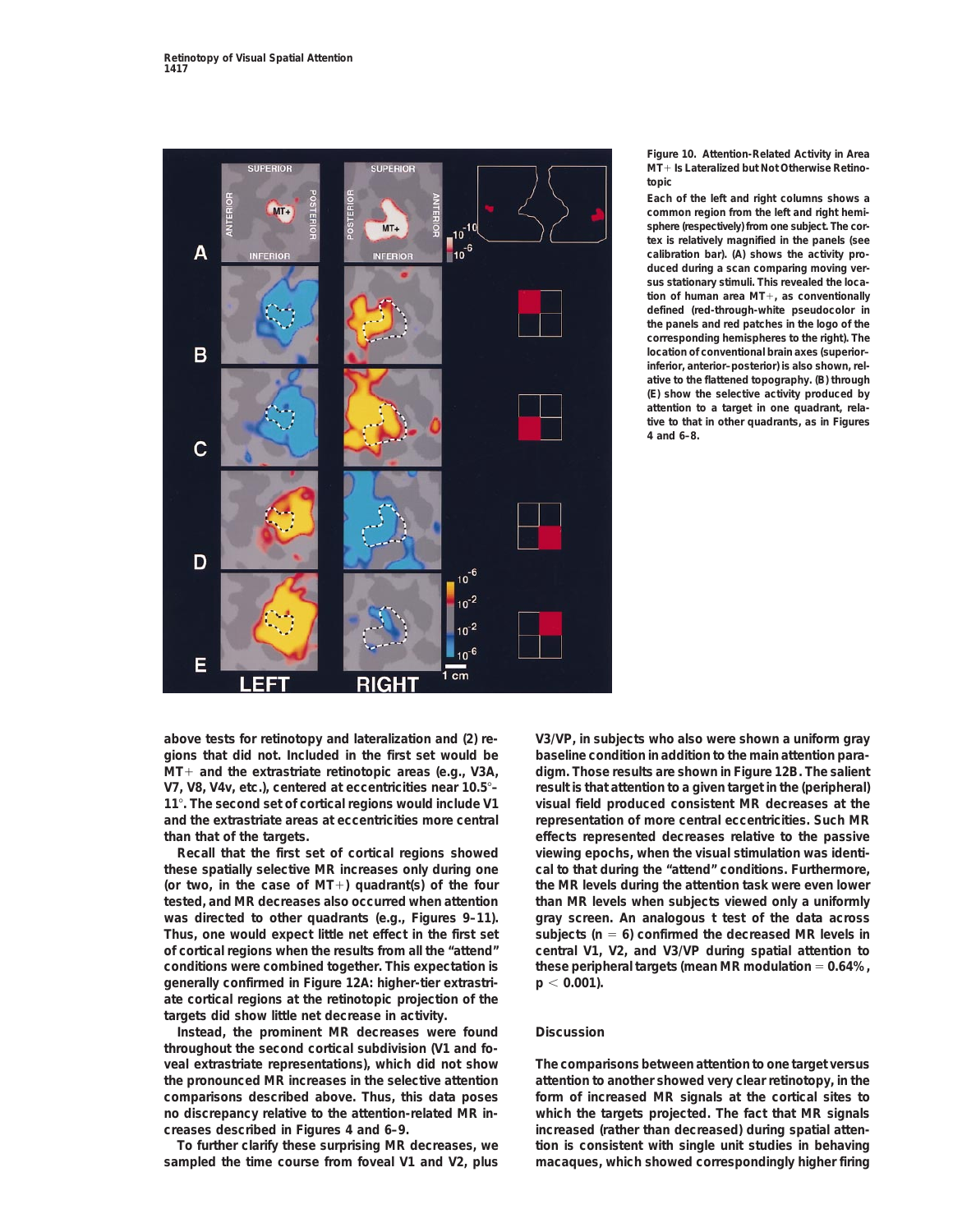

hemisphere; the black bars show the corresponding activity in the **right hemisphere. Zero on the y axis represents the averaged MR**  $\sim$  **(** $\sim$ **0.13% activation).**<br>I level in MT+ during passive viewing of the same stimuli. MR signals **the late of the stame stame level in MT**1 **during passive viewing of the same stimuli. MR signals It might seem surprising that we obtained prominent increased in the right hemisphere when attention was directed to and lateralized effects in human MT**1 **based on attention** both upper and lower quadrants on the contradateral (len) side and<br>vice versa (see logo in the upper left). This averaged data also<br>showed consistent decreases in MT+ when attention was directed spond fairly well to flicke **et al., 1995a) similar to those used in this study. Also, to either of the ipsilateral quadrants. The error bars represent the**

rates during sustained attention to a given spatial loca-<br>
fects may also be an intrinsic feature of macque MT<br>
tion (e.g., Moran and Desimone, 1985; Luck et al., 1997; (Treue and Maunsell, 1998) and human MT+ (Corbetta<br>
T

**model of spatial attention processing, which predicts shifting or moving, whereas those in our study remained higher attentional activity in extrastriate cortical areas in the same spatial location throughout each analyzed compared to striate cortex. Selective attention was usu- epoch. Thus, the lack of preferential activation in parietal ally absent in V1 in our activity maps (e.g., Figures 4 cortex here supports the original hypothesis that parietal and 6–8), and it was correspondingly smaller than that cortical activity is selective for shifts in spatial attention averaged across subjects, hemispheres, and upper/ et al., 1980; Posner et al., 1984; Posner, 1988). lower representations (Figure 9). These results are gen- Among the most unexpected features of spatial attenerally consistent with the relative size of attentional mod- tion per se (relative to passive viewing of the same stimuulation reported in single units from V1, V2, and V4d of lus) was the prominent decrease in MR levels during**

**macaque (Moran and Desimone, 1985; Luck et al., 1997) and with human neuroimaging studies (Mangun et al., 1993; Heinze et al., 1994; Mangun, 1995; Clark and Hillyard, 1996; Woldorff et al., 1997). However, those studies did not systematically test for attention effects in each of the retinotopic areas we sampled.**

**However, it could be that we found such small effects** in V1 only because our stimuli were too small (width = **0.4**8**) to produce robust hemodynamic effects in one or more voxels in V1. The relatively larger receptive fields in extrastriate cortical areas might produce more significantly activated voxels in response to the same small stimuli. A similar complication made it impossible to judge whether spatial attention was operating in the small receptive fields in macaque V1 (Moran and Desimone, 1985; Luck et al., 1997). However, those authors Figure 11. Group Data, Averaged across Subjects (n** <sup>5</sup> **6), Confirms** the Lateralization of Activity in Area MT<sup>+</sup> also noted that (unlike V2 and V4) attention-related in-The gray bars show the activity produced in MT+ within the left<br>hemisphere: the black bars show the corresponding activity in the at least consistent with the small size of our V1 effects

**standard error. the infrequent shifts between horizontal and vertical bar orientations caused a subtle percept of illusory rotational stimulus motion. Prominent attention-related ef-**

cal point spread occurred in both the sensory-based<br>
maps (Figure 3A; see also Figure 11 of Tootell et al.,<br>
1997) and the attention-based maps (e.g., Figures 4, 6,<br>
and 7), which strongly supports the idea of common<br>
unde **On the face of it, our results supported the hierarchical be due to the fact that stimuli in previous studies were seen in extrastriate areas when our data was signal rather than activity due to spatial attention per se (Wurtz**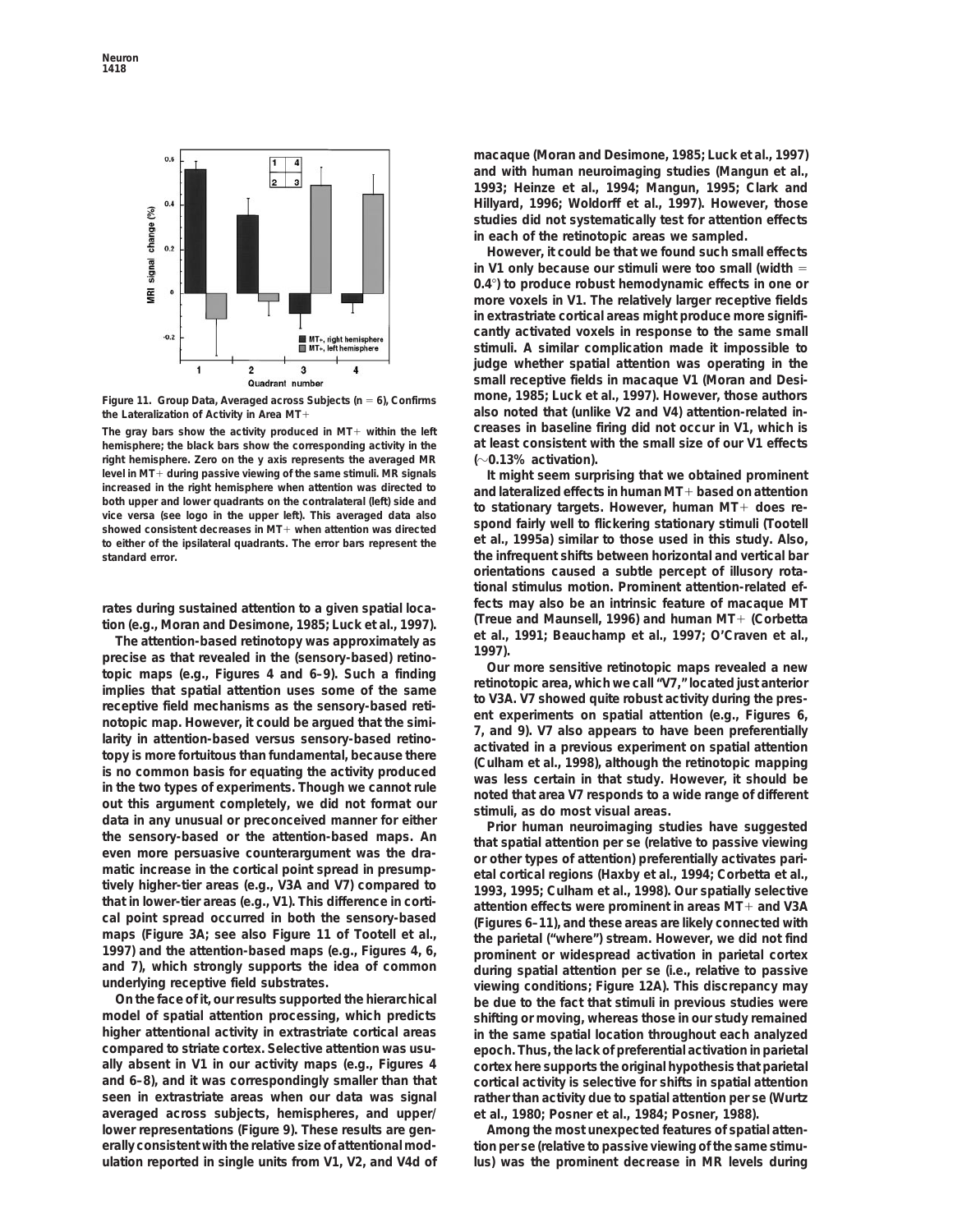

**Figure 12. Spatial Attention Produces Decreased MR Levels in Cortical Representations Central to the Extrastriate Projection of the Bar Targets**

**(A) is the map of activity during attention to all four quadrants (i.e., all "A" epochs in Figure 1), minus the activity during the alternating passive viewing epochs ("PV" in Figure 1), in one subject. This comparison yielded MR signals, which were lower (blue-through-cyan pseudocolor) during the attention conditions than during passive viewing. This "negative" activity was typically centered on the foveal representation of V1, V2, and V3/VP, as in the right hemisphere of this figure. The MRnegative activity extended into the representation of the bar targets in area V1, but it avoided the representation of the bar targets in progressively higher areas (e.g., V3A, V7, V8, V4v, etc.). This pattern is presumably related to the progressively stronger attentionrelated MR increases in these same areas (see Figures 4 and 6–8). To clarify this topographic relationship, we placed the visual area names where the retinotopic representations of the bar targets were located. Little attention-related activity was produced in parietal cortex (outermost upper portions of each hemisphere).**

**(B) shows the time course of this MR activity at the representation of eccentricities closer than the attended target. The time course was acquired from all voxels showing statisti-**

cally significant (p < 10<sup>-5</sup>) modulation (of either polarity, from the attention versus passive viewing comparison) from areas V1, V2, and V3/ VP, from the representation of eccentricities central to that of the target(0°-2°), from two subjects (four hemispheres). During the first 6 s, the **MR signal had not yet stabilized, so that time period has been discarded from analysis. During the remainder of the first epoch (dark gray column), subjects viewed a uniform gray field. Thereafter, the bar targets appeared in alternating epochs as described in Figure 1. Subjects either attended to targets in a cued quadrant ("A," light gray columns), or passively viewed the same stimulus ("PV," white columns), as described in Figure 1. The average MR level during the first epoch (without the bar targets) was normalized to 100% (0% change). The introduction of the bar targets to the passive viewing condition (white columns) increased MR levels slightly. However, during the "attention" epochs, MR levels consistently decreased, relative to both the passive viewing of equivalent stimuli and even the average MR levels acquired prior to the introduction of the bar targets.**

**more central than that of the stimulus targets (e.g., Fig- also reported in somatosensory cortex (Drevets et al., ure 12). Similar MR decreases in neuroimaging activity 1995). All this suggests that spatial attention may work have been reported previously in the foveal representa- by decreasing neural activity at nonattended locations, tion (Paus et al., 1995; Tootell et al., 1998a). Such effects as well as increasing neural activity at the attended site.** Burchfiel, 1975), the increased "effort" required to inhibit Dehaene, 1994). **eye movements toward peripherally presented targets when attention is directed more peripherally. Several Experimental Procedures examples in this study (Figures 3A, 4, and 12A) are consistent with this interpretation. General Procedures** 

**Other evidence suggests that these decreases may The techniques used here were similar to those described elsewhere retinotopic locations different from those of the target parietal lobes and the posterior portion of the temporal lobes. Voxels** the center of a very small, foveally presented stimulus,<br>and 128 mages/slice in 16 contiguous slices. The TR was either 4<br>a ring of decreased MR signal is found at more peripheral<br>representations—exactly the inverse patter **above. Furthermore, such blood flow decreases sur- smallest attention-related signals. Altogether, 152 scans (311,296**

**spatial attention, at the representation of eccentricities visual cortex; similar attention-dependent effects were** Similar models have been proposed earlier (Posner and

**be part of a more general mechanism in which blood (Tootell et al., 1997; Hadjikhani et al., 1998). For the main experi**flow (and perhaps neural activity) is decreased at some cortical distance away from the locus of attention. This cortical distance away from the locus of attention. This interpretation is strongly supported by the consiste **(Figures 9–11). In unpublished experiments, we have were 3.1 mm2 in plane and 3–4 mm thick. Functional MR images also found that when subjects are instructed to fixate were acquired using gradient echo sequences using a TE of 50 ms**

images) were acquired using our main spatial attention task from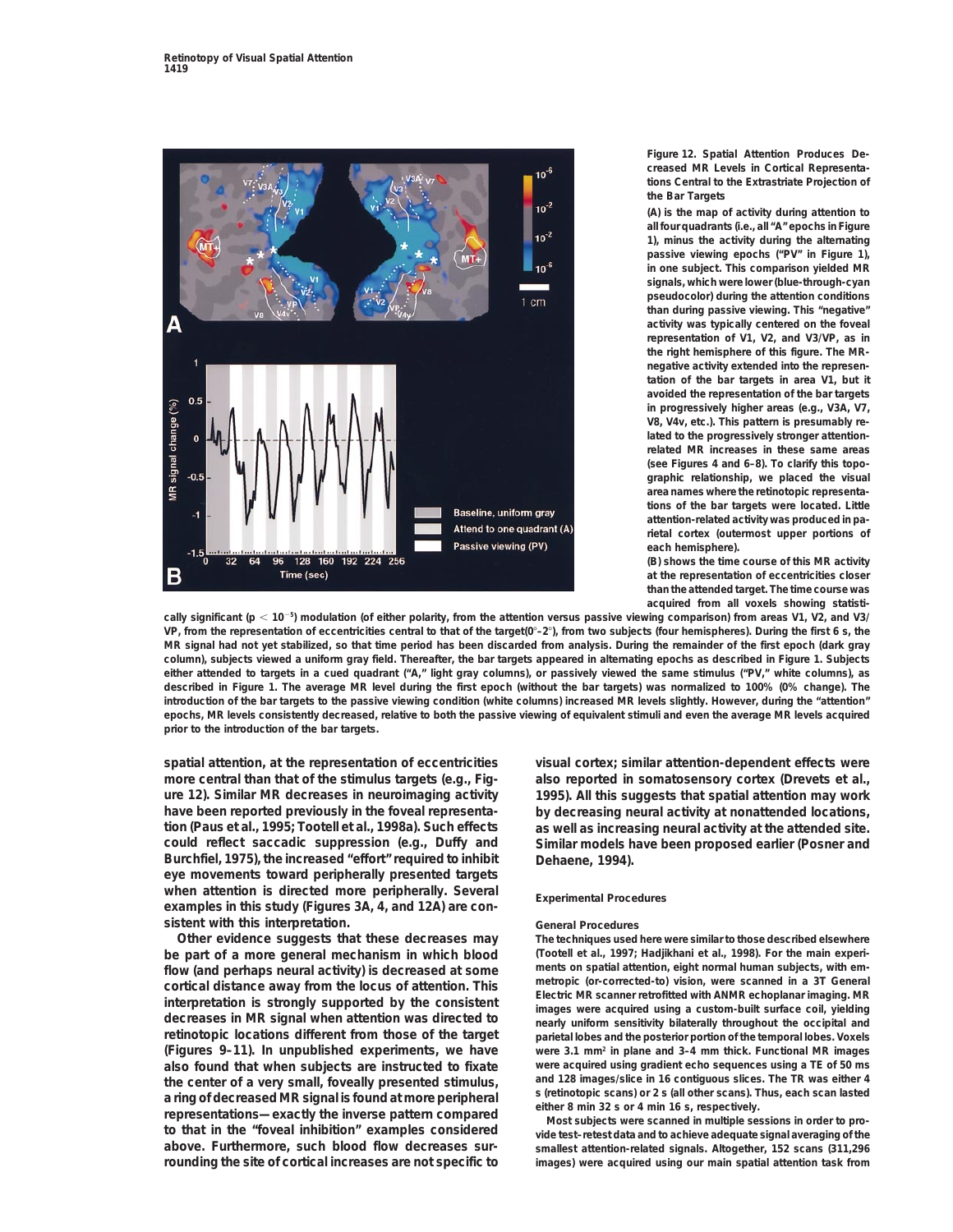**eight subjects (see below). As many as 52 such scans (106,496 as incorrect. Performance on the task was monitored and calculated images) were obtained from a single subject, acquired across multi- online. Feedback about performance accuracy (percent correct) was** ple scan sessions. Data from two subjects were not included in given to the subject after each scan, to boost motivation and im**the quantitative analysis due to poor behavioral performance. For prove performance. All subjects were motivated, experienced psymaximum comparability, most illustrations were taken from the two chophysical subjects who were well trained on the task prior to MR subjects from whom we acquired the most data (NH and JH). Directly acquisition and were frequently reminded to maintain fixation on related control scans of (1) phase-encoded retinotopy, (2) retinotopy the central point. of the main bar target stimuli, and (3) maps of nonretinotopic visual The task was designed to be difficult. With concentrated attention areas such as MT**1 **were also acquired from all subjects (65 addi- to a given location in the visual field, these subjects were typically tional scans, comprising 133,120 images). For comparison, similar able to achieve an accuracy of 70%–90% (chance performance** 5 visual area maps were also available from 42 additional subjects. <8%). According to subject reports, the orientation changes oc-**Head motion was minimized by using bite bars with deep, individu- curring at nonattended targets were not salient enough to distract ally molded dental impressions. These experiments were covered attention from the attended target. Subjects did this task during by Massachusetts General Hospital Human Studies Protocol num- 8–19 scans (16,384–38,532 images) within a given scan session. bers 90-7227 and 96-7464.**

**retinotopic location of the bar targets themselves. In those control throughout each scan. Throughout each scan, four bars appeared,** one in each of the quadrants surrounding the central fixation point **(see Figure 1A). In each quadrant, each bar was presented for 100 in 16 s epochs (as in the "PV" condition in Figure 1C) in alternation** ms, followed by an interstimulus interval without a bar, followed by **another bar presentation, and so on (see Figure 1B). Each interstimu- Subjects normally did two scans (4,096 images) of such stimuli in** lus interval (200-500 ms) was chosen according to an equally **weighted, random schedule, constrained within 50 ms increments. In each presentation, the bar appeared at either vertical or horizontal Retinotopic Control Stimuli II: Phase-Encoded Mapping**  $i$ orientation, following a randomized schedule, with vertical orienta**tions appearing nine times more often than horizontal orientations. the location of the retinotopic visual areas, we also did phaseencoded retinotopic mapping in each subject, in additional scans. Importantly, the timing of the bar presentations was calculated inde**pendently for each quadrant. The overall impression was a stream **of four bars, presented rapidly and concurrently but nonsynchro- of human visual cortex, extensive signal averaging and several new nously, at different orientations, in each quadrant. procedures (described by Hadjikhani et al., 1998) were implemented.**

**were presented at this relatively peripheral eccentricity for several maps. reasons. First, this moved the representations of the bar locations Since the retinotopic signal averaging required 1–2 hr of scanning,** as far as possible from each other, in both the visual field and the **corresponding cortical maps. Second, this reduced the "blurring" than those in which the attention data was acquired. of retinotopic fMRI patterns caused by unavoidable minor eye move- Though these retinotopic control stimuli (I and II, above) are typical** ments (e.g., microsaccades) during otherwise stable fixation. Third, of contemporary retinotopic mapping approaches, it could be ar-<br>according to subject reports, increasingly peripheral placement re- gued that such tests **according to subject reports, increasingly peripheral placement re- gued that such tests cannot fully exclude attention-related contribu**duced the tendency to break fixation and look directly at the targets. The bars were made relatively long ( $\sim$ 3°  $\times$  0.4°) so that their orienta-<br> **tially varying stimuli.** However, such arguments are less persuasive **tion could be spatially resolved at this eccentricity. after one has viewed a few cycles of these repetitive retinotopic**

**16 s long. In alternating epochs, subjects were cued to either attend manipulated endogenously driven spatial attention, without any** to a single, specified quadrant (condition "A" in Figure 1C) or distrib**ute their attention passively but evenly over all four bars (condition that could produce artifacts due to exogenous attention. "PV" in Figure 1C). Within the "attend" conditions, the quadrants-**

**to-be-attended were presented in random order. Data Analysis bars appear blue during a single, synchronized presentation 100 V7, and V8. Areas V1, V2, and V3/VP have been described based ms long. Subjects were cued to attend to bar orientation in a single on retinotopic criteria in many previous reports (e.g., Schneider et quadrant (condition "A") by having one bar appear green (the quad- al., 1993; DeYoe et al., 1996; Sereno et al., 1995; Tootell et al., 1995a, rant to be attended), with the bars in the remaining three quadrants 1995b, 1996, 1997, 1998a, 1998b; Engel et al., 1997). Area V3A appearing red, during a single, synchronized presentation 100 ms was described by Tootell et al. (1997), and V8 was described by long. After each synchronized bar presentation, the next bar presen- Hadjikhani et al. (1998). Area V4v has been described in Sereno et tation occurred 200–500 ms after the end of the cueing bar presenta- al. (1995), DeYoe et al. (1996), Tootell et al. (1997), and Hadjikhani tion, according to the randomized schedule described above. et al. (1998). Area V7 was described briefly in Tootell et al. (1998b),**

**ated the central point and divided their residual attention evenly additional scans comparing moving versus stationary stimuli, as in across all four quadrants during the preceding passive viewing ep- prior reports (Lueck et al., 1989; Zeki et al., 1991; Watson et al., ochs: only by doing so could the subjects see which quadrant to 1993; Dupont et al., 1994; McCarthy et al., 1995; Tootell et al., 1995a, attend to, accurately and consistently. Control tests showed that 1995b). the minor difference in cue color produced no measurable effect Except for the increased signal averaging, the data analysis was on the patterns of fMRI activity. This lack of color artifact was not similar to that described elsewhere (Tootell et al., 1997; Hadjikhani surprising, since a spatially unique color appeared at a given target et al., 1998). Statistical maps were calculated using one of two**

## **Retinotopic Control Stimuli I: Bar Targets**

**Main Attention Task and Stimuli versus Uniform Gray Subjects were instructed to steadily fixate the center of the stimulus In additional scans, we presented stimuli designed to reveal the**

**Each bar was centered at an eccentricity of 10.5**8**–11**8**. The bars The sum of all these manipulations produced very robust retinotopic**

**Each attention-related scan was comprised of 16 epochs, each stimuli. Furthermore, our main manipulations of attention (above)**

The visual areas analyzed here were: V1, V2, V3/VP, V3A, V4v, MT+, **The brief, synchronized cueing format ensured that subjects fix- and it is discussed more fully here. Area "MT**1**" was based on**

**location less than 0.1% of the time. methods, depending on the type of comparison made. For periodic** stimulus manipulations (e.g., retinotopic mapping and two-condi**in the scanner every time they saw the bar-to-be-attended as hori- tions comparisons), a fast Fourier transform was performed on the zontal. Responses were counted as correct only if they occurred time course of each voxel. Then, the ratio of the signal power at the** within 700 ms following the initial frame of bar presentation, in (and fundamental stimulus frequency and average power at all frequen**only in) the quadrant to be attended. Responses occurring at any cies was computed, excluding the first and second harmonics and other time (including the passive viewing condition) were counted very low frequencies (1–3 cycles per scan). Under the assumption**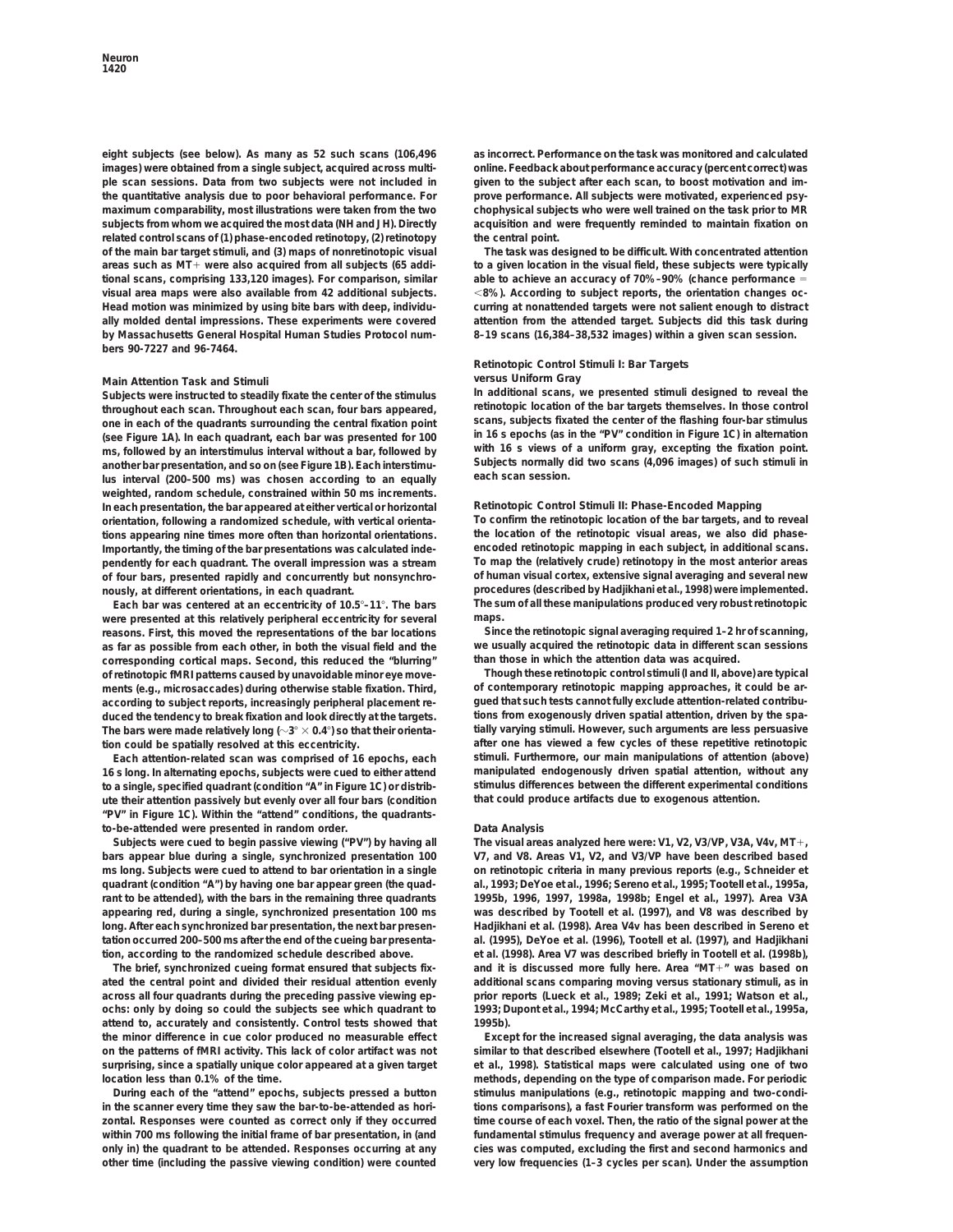**of white (temporally uncorrelated) noise, the power at each fre- discriminations of shape, color, and speed: functional anatomy by quency is an independent, identically distributed**  $\chi^2$  random variable, positron emission tomography. J. Neurosci. 11, 2383-2402. **and so the resulting ratio of signal power is F distributed. On this Corbetta, M., Miezin, F.M., Shulman, G.L., and Petersen, S.E. (1993). basis, the significance of the activation at each voxel was deter- A PET study of visuospatial attention. J. Neurosci.** *13***, 1202–1226.**

mined using an F statistic.<br>
In the main attention experiment (e.g., Figure 1), which compared<br>
In the main attention experiment (e.g., Figure 1), which compared<br>
cance maps were computed using linear regression analysis. **and Buckner, 1997), with a neuronal activation function that was Culham, J.C., Brandt, S.A., Cavanagh, P., Kanwisher, N.G., Dale,** assumed to be constant during each epoch. The activation ampli**tude for each condition was estimated from the fMRI time course by attentive tracking of moving targets. J. Neurophysiol.** *80***, 2657– at each voxel, by fitting the fMRI signal model to the observed time 2665. course. The significance of the difference between the activation Dale, A.M., and Buckner, R.L. (1997). Selective averaging of rapidly amplitudes of different conditions was computed using a standard presented individual trials using fMRI. Hum. Brain Map.** *5***, 326–340.**

t statistic.<br>
In several across-subject analyses, MR time courses were ex-<br>
tracted from voxels within specified visual areas and/or within ec-<br>
tracted from voxels within specified visual areas and/or within ec-<br>
a vertex Contracted from voxels within specified visual areas and/or within economic DeYoe, E.A., Carman, G.J., Bandettini, P., Glickman, S., Wieser, J., Contraction of specific visual areas. The linear re-<br>
contrictivity-bounded p **Drevets, W.C., Burton, H., Videen, T.O., Snyder, A.Z., Simpson, J.R., the text.**

**R. B. H. T. and HFS grants to R. B. H. T. and A. M. D. We thank Ewa Wojciulik and Jody Culham for collaborating on informative Dupont, P., Orban, G.A., DeBruyn, B., Verbruggen, A., and Mortelpilot experiments related to the present study. We thank Bruce mans, L. (1994). Many areas in the human brain respond to visual Fischl, Anthony Wagner, and Arthur Liu for crucial assistance with motion. J. Neurophysiol.** *72***, 1420–1424. the data analysis. We thank Greg Simpson, Jack Belliveau, and Engel, S.A., Glover, G.H., and Wandell, B.A. (1997). Retinotopic orgation-related issues. We thank Terrance Campbell, Tim Reese, and MRI. Cereb. Cortex** *7***, 181–192.**

Aine, C.J., Supek, S., and George, J.S. (1995). Temporal dynamics<br>of visual-evoked neuromagnetic sources: effects of stimulus param-<br>aters and selective attention. Int. J. Neurosci. 80, 79–104<br>Hadjikhani, N., Liu, A.K., Da

Andersen, R.A., Asanuma, C., and Cowan, W.M. (1985a). Callosal<br>
and prefrontal associational projecting cell populations in area 7A<br>
of the macaque monkey: a study using retrogradely transported<br>
of the macaque monkey: a s

Andersen, R.A., Essick, G.K., and Siegel, R.M. (1985b). Encoding of and locations. J. Neurosci. 14, 6336-6353.<br>spatial location by posterior parietal neurons. Science 230, 456-458.<br>Heinze, H.J., Mangun, G.R., Burchert, W.,

**Clarke, S., and Miklossy, J. (1990). Occipital cortex in man: organiza- 386–389.** tion of callosal connections, related myelo- and cytoarchitecture,<br>and putative boundaries of functional visual areas. J. Comp. Neurol.<br>298, 188–214.

**Connor, C.E., Preddie, D.C., Gallant, J.L., and Van Essen, D.C. (1997). Press), pp. 219–244. Spatial attention effects in macaque area V4. J. Neurosci.** *17***, 3201– Mangun, G.R., Hopfinger, J., Kussmaul, C.L., Fletchert, E., and**

**tersen, S.E. (1991). Selective and divided attention during visual Map.** *5***, 273–279.**

**Jr., and Raichle, M.E. (1995). Blood flow changes in human somatosensory cortex during anticipated stimulation [see comments]. Na- Acknowledgments ture** *<sup>373</sup>***, 249–252.**

**These experiments were supported by NEI grant #EY07980 to Duffy, F.H., and Burchfiel, J.L. (1975). Eye movement–related inhibi-**

**Marty Woldorff for helpful suggestions on stimulus design and atten- nization in human visual cortex and the spatial precision of functional**

Bruce Rosen for MRI support and the Rowland Institute for special-<br>ized machining. In the extent of processing<br>of noise elements during selective encoding from visual display. **Percept. Psychophys.** *14***, 155–160.**

**Received August 10, 1998; revised November 23, 1998. Felleman, D.J., and Van Essen, D.C. (1991). Distributed hierarchical processing in the primate cerebral cortex. Cereb. Cortex** *1***, 1–47.**

**References Gattass, R., Sousa, A.P., and Gross, C.G. (1988). Visuotopic organi-**

**Hadjikhani, N., Liu, A.K., Dale, A.M., Cavanagh, P., and Tootell, eters and selective attention. Int. J. Neurosci.** *80***, 79–104.**

Beauchamp, M.S., Cox, R.W., and DeYoe, E.A. (1997). Graded effects of spatial and featural attention on human area MT and associated motion processing areas. J. Neurophysiol. 78, 516–520.<br>ated motion processing areas. J. N

Boussaoud, D., Desimone, R., and Ungerielder, L.G. (1991). Visual<br>topography of area TEO in the macaque. J. Comp. Neurol. 306,<br>554–575.<br>Clark, V.P., and Hillyard, S.A. (1996). Spatial selective attention af-<br>Clark, V.P., a

Ciark, v.r., and Hillyard, S.A. (1990). Spatial selective attention ar-<br>fects early extrastriate but not striate components of the visual ham, V.J., Lammertsma, A.A., Kennard, C., and Frackowiak, R.S.<br>evoked potential. J.

Mangun, G.R., Hillyard, S.A., and Luck, S.J. (1993). Electrocortical<br>Colby, C.L. (1991). The neuroanatomy and neurophysiology of atten-<br>tion. J. Child Neurol. 6 (suppl.), S90–S118.<br>mance XIV. D. Meyer and S. Kornblum, eds. **tion. J. Child Neurol.** *6* **(suppl.), S90–S118. mance XIV. D. Meyer and S. Kornblum, eds. (Cambridge, MA, MIT**

**3214. Heinze, H.J. (1997). Covariations in ERP and PET measures of spatial Corbetta, M., Miezin, F.M., Dobmeyer, S., Shulman, G.L., and Pe- selective attention in human extrastriate visual cortex. Hum. Brain**